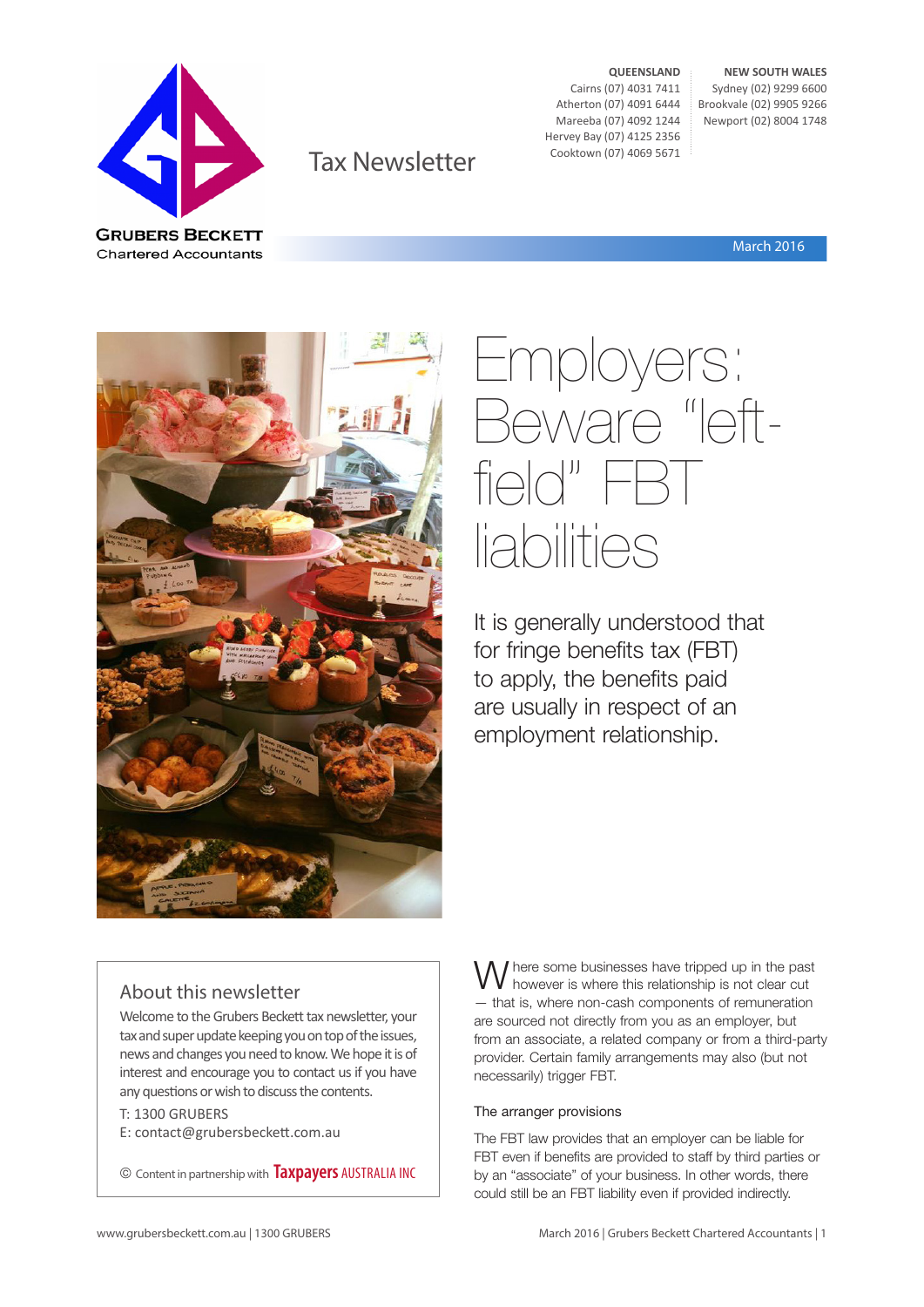For example, arrangements to which these provisions might apply would normally include employees who receive goods directly from your suppliers.

For a liability to arise, it is generally accepted that you must have been party to the arrangement or had been knowingly facilitating the provision of the benefit. In some cases, allowing an employee to receive a benefit in these circumstances may be sufficient to result in it being considered an arrangement for FBT purposes.

#### Arranger provisions and meal entertainment

It is not necessarily the case that you would be held liable for FBT for meal entertainment where you merely allow an employee to, for example, go out to lunch with a client where the client provides the meal, or to attend a function provided by a third party.

Where you need to be careful however is where it could be inferred that you "entered into an arrangement" with a third party that includes providing such a benefit to your staff member, such that:

- **the meal entertainment was provided under an** agreement between you the employer and the third party, or
- you knowingly participated in the provision or receipt of such entertainment — for example putting in for drinks at a function organised by the third party, or making premises available, or
- your business promoted or participated in a scheme under which the meal entertainment was provided by the third party (such as by encouraging sales staff to participate in a product promotion organised by the third party).

If you are unsure of whether the arrangement is caught under the arranger provisions, please contact this office for further details.

## CASE STUDY

Stephanie is employed by an accountancy practice that provides taxation advice to cricketers. The cricketers often arrange free tickets for Stephanie and her partner to attend matches and corporate functions that precede them on match days. The partners of the accounting practice encourage her to take up these offers as they provide an opportunity for business networking.

It is likely that a benefit has been provided, by a third party, which arises in respect of Stephanie's employment. This would generally make the benefit subject to the FBT provisions, resulting in her employer having an FBT liability.

#### Specifically "outside" the FBT net

The ATO has ruled out a number of specific examples of benefits under family arrangements that it deems to be outside the scope of FBT law.

These include:

- a birthday present given to a child who works in a business run by the parents
- a wedding gift given by parents to an adult child who had some years earlier worked after school in the family business
- **a** an interest-free or concessional loan given to such a child for the purpose of buying a matrimonial home
- the value of meals and accommodation provided to children of a primary producer in the family home where they work on the family farm
- the rental value of a farm homestead occupied by a family whose private company conducts the farming business in which they work and holds the title to the homestead
- **•** the value of accommodation provided free in the family home to a child apprenticed to his/her parent as a motor mechanic, and
- the administration costs of an employer in providing fringe benefits.

FBT changes for work related laptops, tablets, etc  $\bigcirc$ 

For the current FBT year, an FBT exemption applies in respect of eligible work-related items (such as a portable electronic device, an item of computer software, and a tool of trade). However, in respect of a work-related portable electronic device (for example a laptop computer or a tablet), the exemption generally does not apply to multiple items provided by an employer to an employee in the one FBT year where those multiple items have "substantially identical functions".

But in the upcoming FBT year (that is, from 1 April 2016), the law has been changed to allow an FBT exemption for small businesses with an aggregated annual turnover of less than \$2 million that provide employees with more than one qualifying work related portable electronic device, even where the items have substantially similar functions.

According to the government, the proposed change will remove confusion where there is a function overlap between different products — such as between a tablet or laptop. Businesses which do not satisfy the meaning of small business are still governed by the old rules.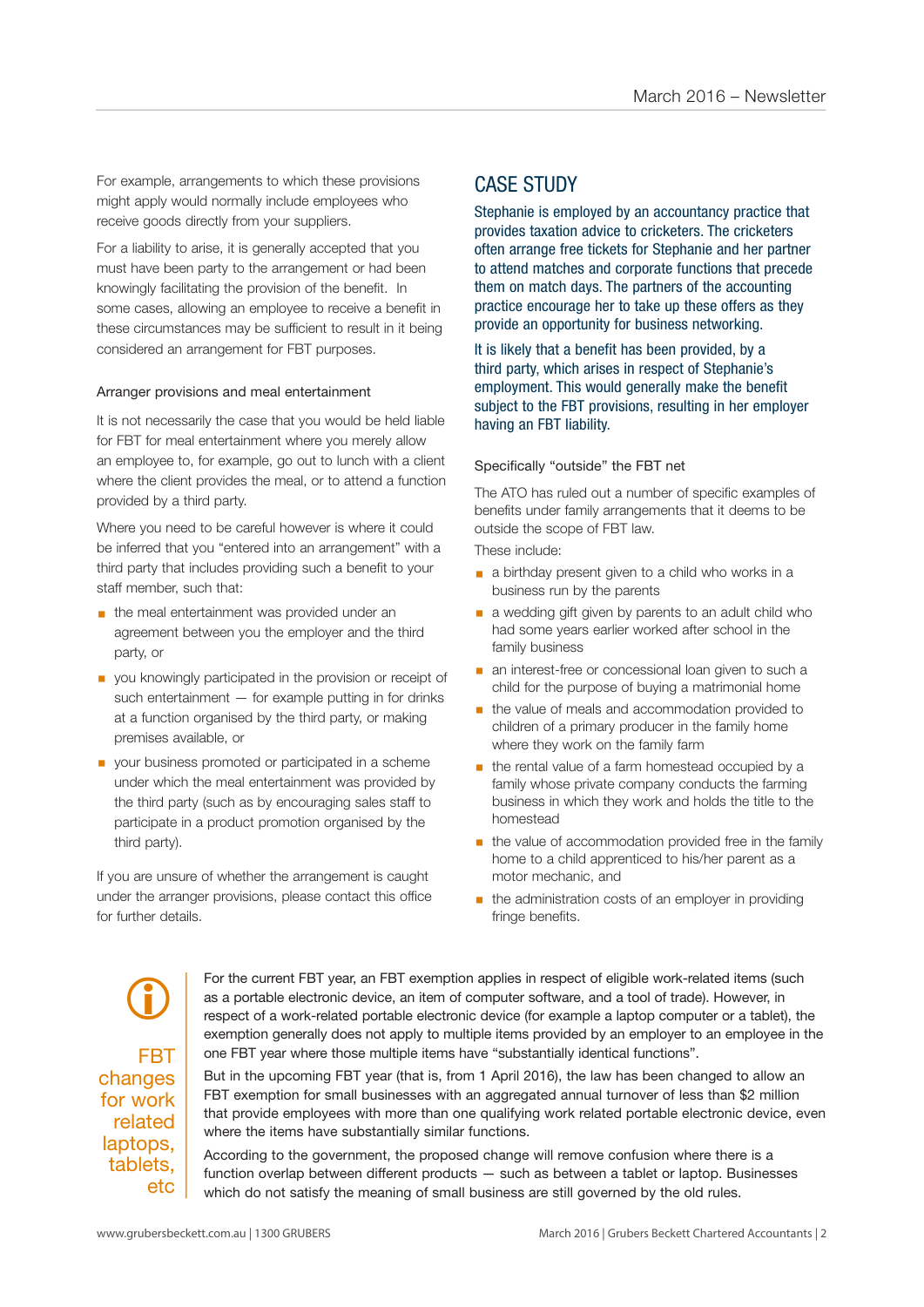# Ü

## FURTHER "LEFT FIELD" FBT FACTS

Here are some other FBT fun facts that you may find useful.

- § Shopping centre car parks that provide free parking for an initial period (the first two hours, for example), and thereafter charge a fee based on time (to discourage all-day parking), are not considered by the ATO to be "commercial parking stations" for the purpose of determining if there is a car parking fringe benefit.
- Where a mobile phone or similar item is treated as an exempt work-related item and the monthly call costs are exempt, the exemption will typically extend to internet data usage fees.
- Where a loan is made in respect of employment to an employee who is also a shareholder of a private company, there is no loan fringe benefit if the loan amount (or residual un-paid balance) is deemed to be a dividend made to the borrower under tax law. Ask this office for more details.  $\blacksquare$

## Rental properties: ATO focus on "initial repairs"

The ATO is focusing on claims that investment property owners make for repairs to rental residences that it deems to in fact be "improvements".

The scenario where investment properties have work done on them often happens shortly after the property is purchased, and has led to the term "initial repair" being commonly used when discussing the tax implications of such property works.

Keep in mind that generally such costs are on capital account, and therefore not specifically deductible under rules that allow for a particular deduction for repairs and maintenance costs. Instead, a deduction may be claimed for depreciation under the uniform capital allowance provisions or the capital works provisions.

The following scenario from the ATO illustrates this:

*A taxpayer recently claimed repairs and maintenance for a newly acquired rental property, which was significantly improved upon purchase. The taxpayer provided an invoice from an interior developer for the "refurbishment" of the property.* 

*Further documentation detailed the scope of the refurbishment, which included completely stripping the property and replacing old fixtures and fittings with new. The large repairs and maintenance claim was disallowed because initial repairs and improvements to a property are not deductible.*

The ATO has asked some taxpayers for evidence that such costs are not initial repairs if they disclose repairs and maintenance costs in their tax return.

#### Repairs vs improvements

The ATO has issued guidance that sets out considerations in deciding whether or not an expense is an "improvement":

- whether or not the thing replaced or renewed was a major and important part of the structure of the property
- whether the work performed did more than meet the need for restoration of "efficiency of function", bearing in mind that "repair" involves a restoration of a thing to a condition it formerly had without changing its character
- whether the thing was replaced with a new and better one, and
- whether the new thing has considerable advantages over the old one, including the advantage that it reduces the likelihood of repair bills in the future.

If the answer to some or all of the above considerations is "yes", then the expenditure would likely be an improvement, and therefore not deductible. However, it may pay to check with this office if you have any doubts.

An example from the ATO's guidance that distinguishes between a repair and improvement is as follows (and would have similar application to rental property owners):

Mary Fabrica owns a factory in which the bitumen floor laid on a gravel base needs repairing. She replaces it with a new floor consisting of an underlay of concrete topped with granolith (a paving stone of crushed granite and cement).

The new floor, from a functional efficiency (rather than an appearance) point of view, is not superior in quality to the old floor. The new floor performs precisely the same function as the old and is no more satisfactory. In fact, the new floor is more expensive to repair than the old.

Because the new floor is not a substantial improvement, it is a repair and its cost is most likely deductible.

Distinguishing between repairs or improvements can be tricky – contact this office for further information.  $\blacksquare$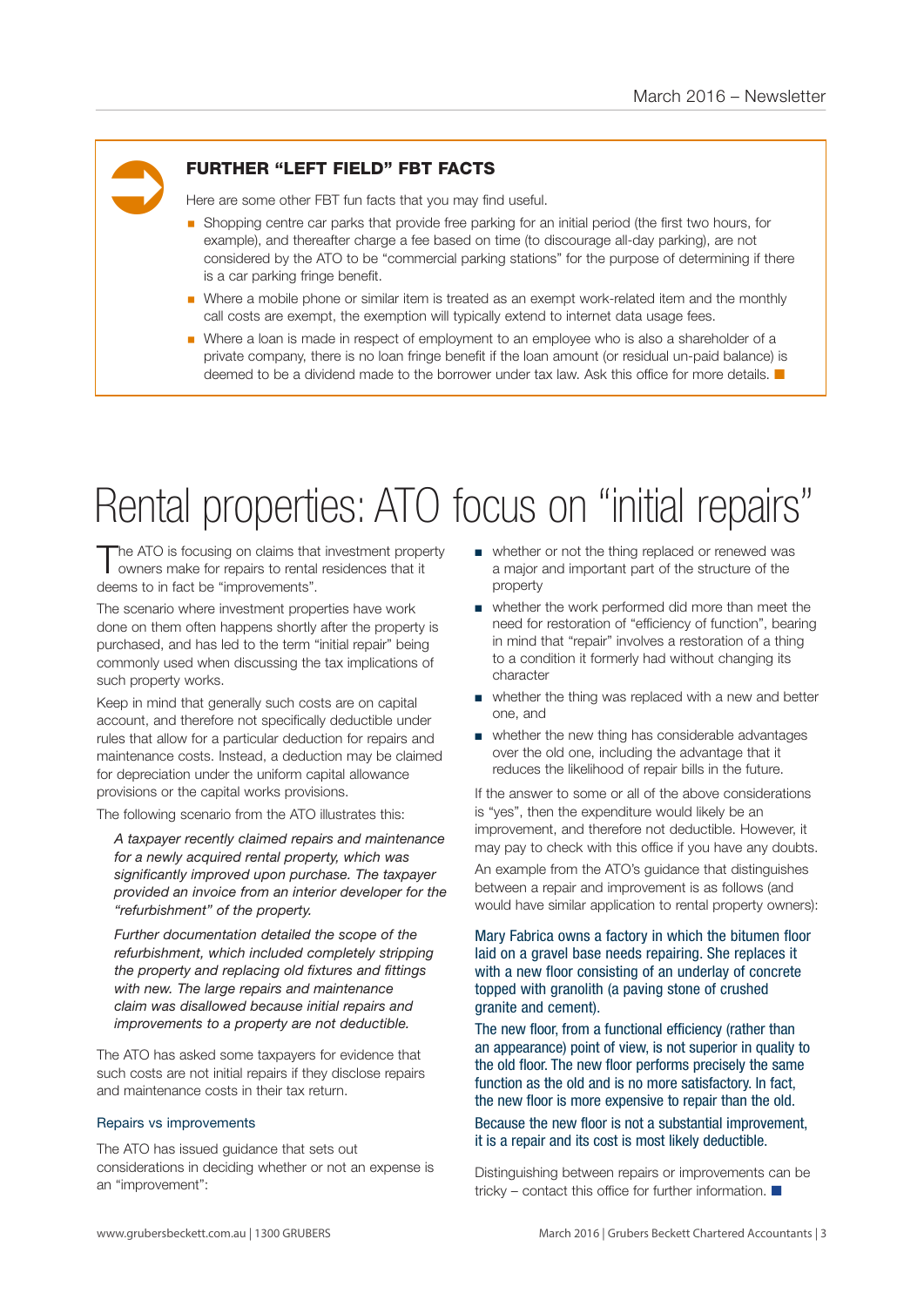

## YOUR PRESERVATION AGE

Your preservation age depends on when you were born (see table on page 5). It is determined by legislation, and will increase steadily so that by the year 2024 it will be set at age 60 for everyone born on or after July 1, 1964.

Significantly, the goalposts regarding preservation age only recently moved back by one year. Preservation age has been set at 55 years for anyone born before July 1, 1960 for years now. But from July 1 last year, this age has been increased by one year — in other words, if you thought you were approaching the preservation age milestone in the current financial year then you will have to wait another year to reach it.

The term "preservation" means that money in superannuation must remain in the fund until one of the specified conditions of release are met (more below). Super benefits are allocated to three preservation categories:

- preserved
- restricted non-preserved, and
- unrestricted non-preserved benefits.

Preserved and restricted non-preserved benefits must be retained in superannuation until a condition of release is met. The latter has a release condition dealing with ceasing "gainful employment", but it's a fine distinction and you should check with this office for more.

## When can your SMSF's benefits be paid?

The money put aside in your self-managed superannuation fund (SMSF) is of course intended to be kept to fund the retirement of you and your fellow fund members. This is the over-riding obligation of you as trustee to adhere to the "sole purpose" test.

Accessing the money in an SMSF to pay benefits is generally only allowed when you reach what's called your "preservation age" and meet one of the specified conditions of release – for example, you turn 65.

These two categories basically transform into unrestricted non-preserved benefits when a condition of release is met. Unrestricted non-preserved benefits can be accessed immediately, with no conditions of release having to be met.

Unrestricted non-preserved benefits are generally from certain amounts that were accumulated before July 1, 1999, when the legislation to preserve superannuation savings came in.

## CASHING OF BENEFITS

Getting money from an SMSF is known as "cashing of benefits" and can be paid as a lump sum or by starting a pension. Note that there are restrictions about which form of payment can be made. When you can apply for the cashing of benefits depends on both preservation conditions and meeting a condition of release.

The law spells out in some instances the form that cashing of benefits must take, known as "cashing restrictions", and your SMSF's trust deed might also stipulate rules for paying benefits.

All forms of payments are "voluntary" cashing of benefits in that the member, once eligible, can decide to cash benefits. One exception however is the death of a member when benefits must be "compulsorily" cashed out.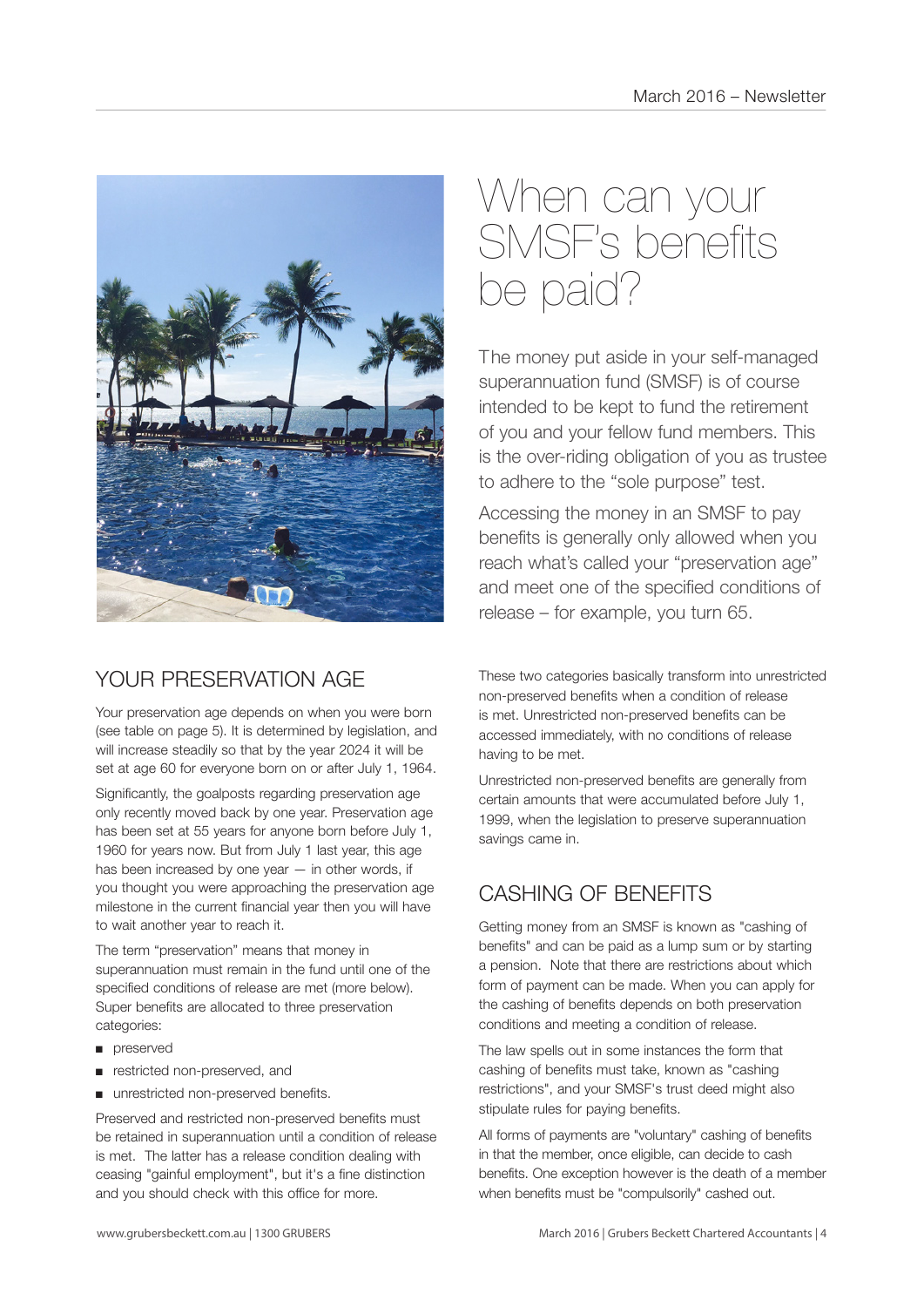## CONDITIONS OF RELEASE

The most common conditions of release for paying out benefits are:

- Retirement: Actual retirement depends on your age and, for those less than 60 years of age, future employment intentions. A retiree can't access their preserved benefits before they reach preservation age.
- Transition to retirement (attaining preservation age): If you are under age 65 and have reached preservation age, but remain gainfully employed on a full-time or part-time basis, you could access some benefits as a "non-commutable income stream" (meaning it cannot be withdrawn as a lump sum). Ask us if you'd like to know more about these income streams.
- Attaining age 65: If you reach age 65, you may cash your benefits at any time. There are no cashing restrictions — but it's not compulsory to cash out benefits merely because you reach a certain age.

There are a number of other circumstances in which benefits can be released, such as incapacity, severe financial hardship, a temporary resident leaving Australia, terminal illness or injury.

- Incapacity: If, due to ill health, you have to cease gainful employment and are unlikely to regain work for which you are qualified, benefits may be cashed with no restrictions. If the end of gainful employment is due to a temporary state of health and is not a permanent condition, temporary incapacity benefits may be paid as a non-commutable income stream. This is generally up to the level of income received before the temporary incapacity, and includes salary support insurance or sick leave payments.
- Severe financial hardship: Releasing benefits on these grounds depends on being able to show that you cannot meet living expenses and have been on

government income support for either 26 weeks (if before reaching preservation age) or 39 weeks (having reached preservation age). There are also restrictions on payment amounts, and advice is recommended.

- Compassionate grounds: Until recently, the Australian Prudential Regulation Authority (APRA) had the discretion to release benefits on compassionate grounds, but the role has now been taken over by the Department of Human Services. Early release is generally done for things like treating life threatening illness, palliative care or other medical support, or to prevent foreclosure on the family home. The amount is determined by the government, and must be made as a lump sum.
- Temporary resident leaving the country: Eligible temporary resident visa holders who permanently leave Australia can apply to the ATO to have accumulated superannuation benefits paid out. Ask this office for more details.
- Terminal illness: On confirmation of diagnosis of a terminal medical condition, all benefits can be deemed unrestricted non-preserved and can be cashed out. Prescribed certification from medical practitioners will be required.

## PENALTIES FOR IMPROPER EARLY ACCESS

Setting up or using an SMSF to gain improper early access to superannuation benefits is illegal and this area has become a focus for the ATO given the increasing number of SMSFs and the apparent variance of trustee knowledge in the area of withdrawing benefits. If a benefit is unlawfully released, the ATO may apply significant penalties to trustees, to the SMSF itself, as well as the recipient of the early released payments.  $\blacksquare$ 

| Date of birth              | Preservation age |
|----------------------------|------------------|
| Before 1 July 1960         | 55               |
| 1 July 1960 - 30 June 1961 | 56               |
| 1 July 1961 - 30 June 1962 | 57               |
| 1 July 1962 - 30 June 1963 | 58               |
| 1 July 1963 - 30 June 1964 | 59               |
| After 30 June 1964         | 60               |

## YOUR PRESERVATION AGE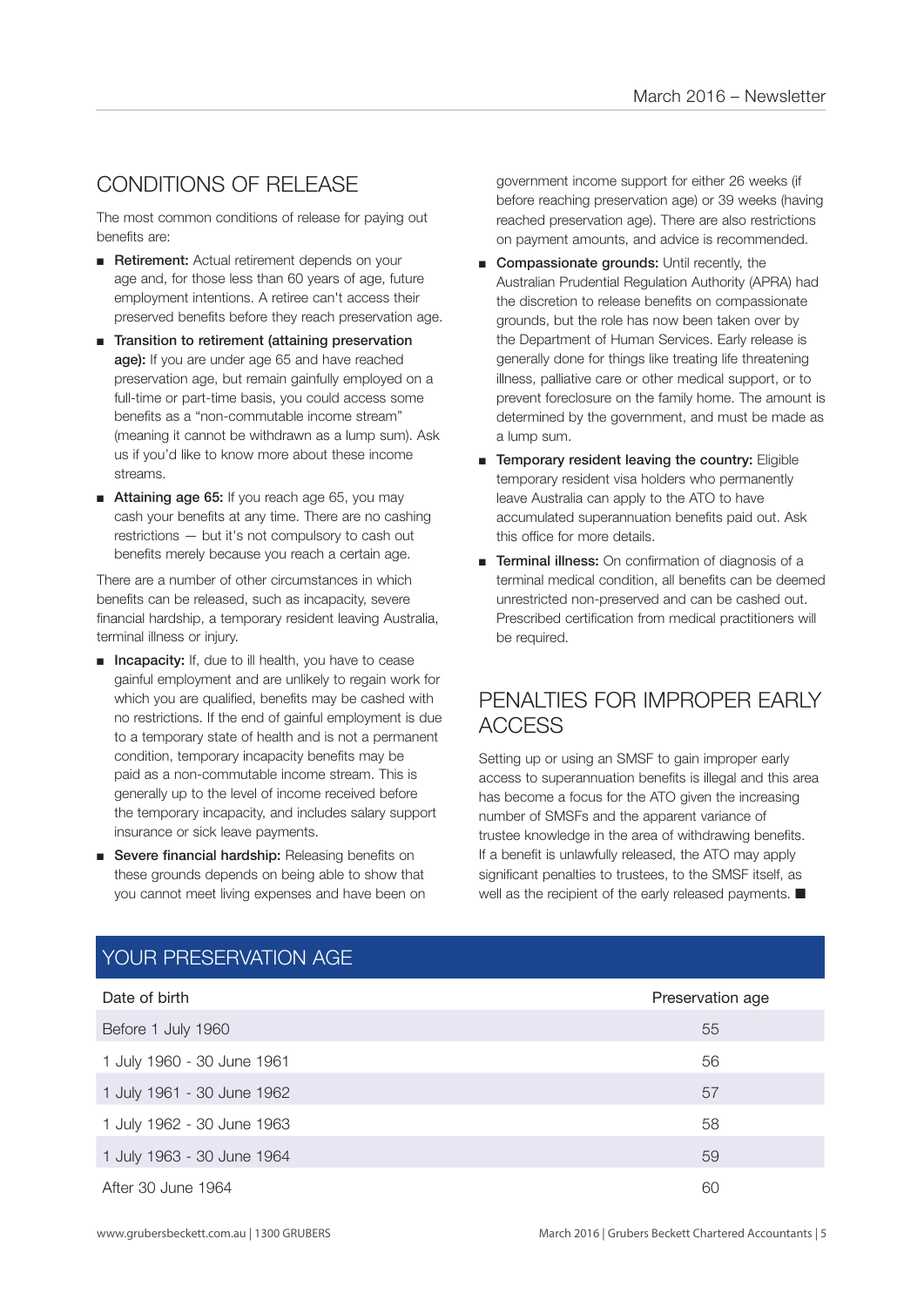

The allure of course is the lower tax rate that these<br>entities can secure, rather than at the top marginal rate of 47% (or 49% with the Temporary Budget Deficit Repair levy) that an individual would generally wear.

Running a business through such a structure can also lead to a wider range of deductions being available, depending on circumstances. To stop taxpayers dodging their full share of tax, the tax law however has in place a set of rules.

### The PSI rules

The measure comes under the banner of "personal services income" (PSI), which broadly defines such income as "a reward for an individual's personal efforts or skills". This excludes the sale of goods, as with a retailer or manufacturer, or only using a physical asset like a truck or tractor to generate that income.

As PSI is income produced mainly from personal skills or efforts, you can derive PSI in a wide variety of industries, trades or professions. However, some common examples include construction workers (such as tradies), financial professionals, information technology consultants, engineers and medical practitioners.

The PSI rules operate as an integrity measure to prevent individuals using an entity to direct their income to a lower taxed environment (such as a company) and to access a larger suite of general deductions.

So if, for example, your business structure is assessed to be contrived (an assessment that is based on a series of tests), then income your business earns will be treated as being earned by you as a contractor individually, and taxed at your personal rate rather than taxed to the entity.

Therefore, the tax issues that come with PSI are often misunderstood and can trap the unwary if the ATO's auditors come calling.

## Get your "personal service income" affairs in order for 2016

It is not uncommon for professional people who provide services to set up a separate entity to run their business, be it a trust, partnership or incorporated company.

### The ATO's PSI tool

To make things easier, and to help with your tax planning for the year ahead, ask this office about accessing the ATO's recently developed online "decision tool" to assist you to work out whether you will or have earned PSI, and if the PSI rules will apply to that income.

We can probably help you with a lot of the information required. To answer the questions in the PSI decision tool you may need:

- details of contracts or written agreements with your business's customers during the income year
- invoices from work performed during the income year
- records of payments to any employees or subcontractors.

### What this PSI tool gives you

After answering a series of questions, the tool will provide you with a report that gives you:

- quidance on whether your income is PSI and if the PSI rules apply to you
- a summary of the responses you have provided
- information about what your result means for your tax obligations.

Once done you can save or print a copy of the report, which we can keep for you with your other tax records. We can discuss the outcomes with you to help you plan your tax affairs.

The ATO says that in most cases you will be able to rely on the result provided by the tool, but in our experience, depending on your circumstances, it could be better to apply for a "personal services business (PSB) determination".

Ask this office if you need help or advice.  $\blacksquare$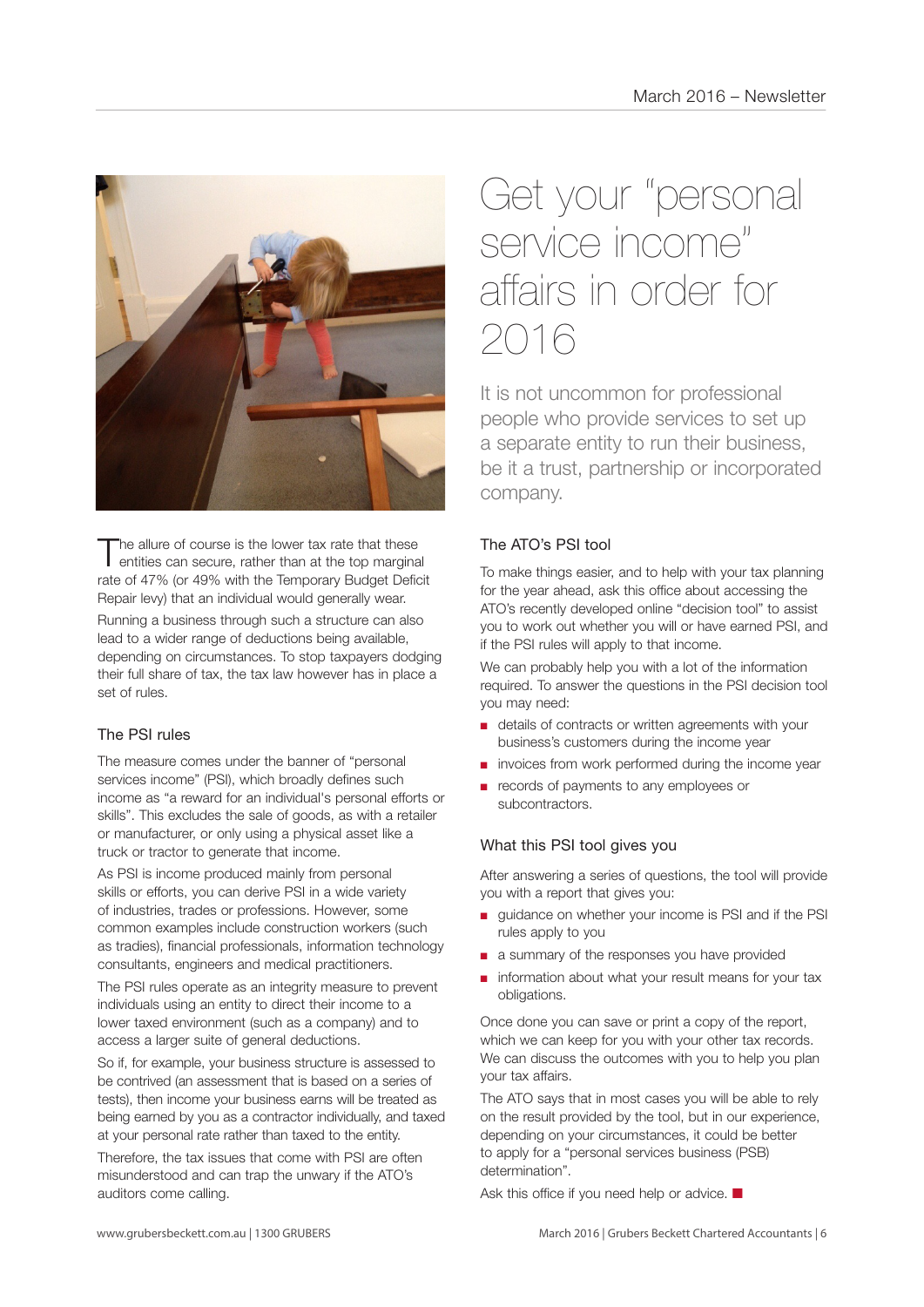

## Going from sole trader to company

I hether you've been in business for years or you're just starting out, choosing the right structure for your business is important. It is a consideration that is not only important from the start, but as your business grows and develops.

The business structure that you build your business on can determine:

- $\blacksquare$  how much tax you pay
- § your responsibility as a business owner
- § your potential personal liability
- § your asset protection, and
- § ongoing costs and volume of paper work for your business.

When you first started in your venture, it would probably have seemed an achievement just to get it off the ground. and maybe you're proud of the fact that you're still in business and are making a go of it (or have your fingers firmly crossed!).

Changing business structures may be one of your lower priorities, and it's easy to stay with the status quo. But the fact is that depending on your circumstances there may be benefits to changing your business structure.

As the best decisions are based on clear facts, here are the basic differences between operating as a sole trader or a company:

#### KEY TAX DIFFERENCES

One of the basic differences that any business owner migrating their enterprise from sole trader status to that of a company is that the money that drives your business along is no longer coming from, or going to, your own hip pocket. Money will still come in the door, but will not be your own personal funds anymore.

Also as a company you will be required to lodge two tax returns. One will be your own personal return, as you usually would, and the other a company tax return — as both you and the company will be liable for tax. The tax rates that apply however will likely be different.

Tax rates and other key taxation differences are summed up in the table on the following page.

#### KEY TAX SIMILARITIES

There are some similarities of course. Your business tax rates may change due to structure, but your obligations for tax and superannuation are not based on structure. Therefore you may still need to register for pay-as-you-go (PAYG) instalments, and if there are employees you'll also have to pay the superannuation guarantee, withhold tax and issue PAYG withholding statements.

And whether your business is operated as a sole trader or company, you are

 $\bigcirc$ A director or secretary of a company must comply with a variety of obligations under the Corporations Act.